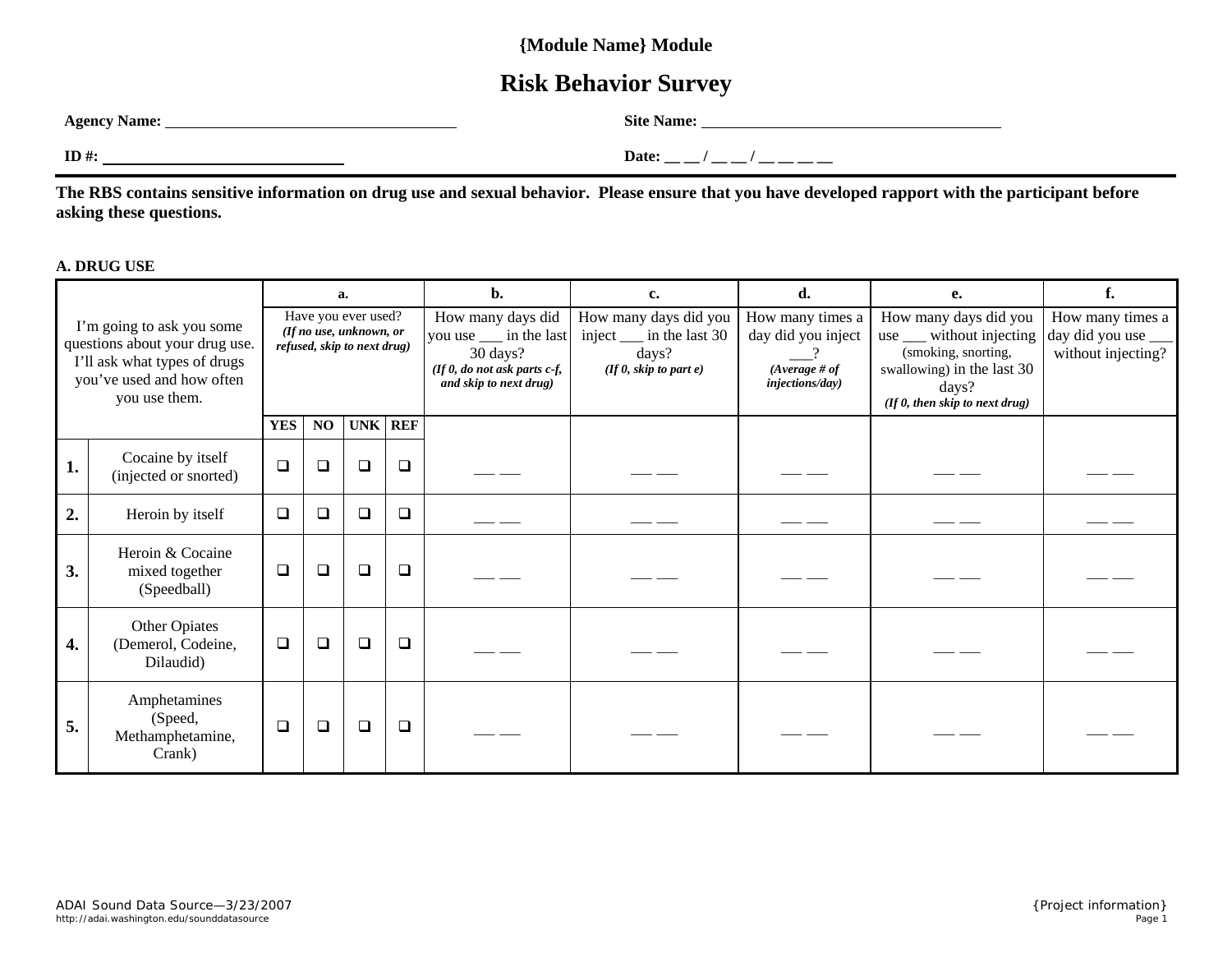*http://adai.washington.edu/sounddatasource Page 2* 

|    | In the last 30 days, how many times (# of injections) did you inject using works (needle/syringes) that you<br>know had been used by somebody else? If none, enter 000 and skip to B3.  |  |  |  |  |  |
|----|-----------------------------------------------------------------------------------------------------------------------------------------------------------------------------------------|--|--|--|--|--|
|    | Of the times you injected after someone, how many times did you clean the works with full-strength bleach?<br>Number cannot exceed total number of times used after somebody else (B1). |  |  |  |  |  |
| 3. | How many times in the last 30 days did you use a cooker/cotton/rinse water that had been used by another<br>injector?                                                                   |  |  |  |  |  |
| 4. | How many times in the last 30 days did you fix drugs with another person, then split the drug solution (through<br>use of the same cooker/spoon or through front or back loading)?      |  |  |  |  |  |
|    | <b>C. SEXUAL ACTIVITY</b>                                                                                                                                                               |  |  |  |  |  |
|    | Now I'm going to ask you some questions about sex. I'm referring here to anybody you've had sex with in the last 30 days.                                                               |  |  |  |  |  |
|    | During the last 30 days, with how many people did you have vaginal, oral or anal sex?<br>IF NONE, ENTER 000 AND THE QUESTIONNAIRE IS COMPLETED.                                         |  |  |  |  |  |

- 2. How many of your partners were female? *Number cannot exceed total number of people (C1).*
- 3. How many of your partners were male? *Number cannot exceed total number of people (C1).*
- 4. Interviewer: Code gender of respondent Male  $\Box$ 1

*If Male, complete sections D, E, F, G & I* Don't Know  $\Box$ 9 *If Female, complete sections D, G, H & I* 

*If Don't Know, ask ALL sex/gender specific questions and allow client to answer as they like.*

**B. DRUG INJECTION** *(if no injection use in past 30 days, skip to Section C)*

*Use the following coding for frequency of sexual events and condom/barrier use.*  **Frequency scale: Condom/Barrier use scale:** Once or irregularly 01 Never 0 Less than once a week 02 Less than half the time 1 About once a week  $\begin{array}{ccc} 03 & 04 & 04 \end{array}$  About half the time  $\begin{array}{ccc} 2 & 3 & 0 & 0 \end{array}$ 2-6 times a week 04 More than half the time About once a day  $05$  Always 4 2-3 times a day  $06$  Don't know/unsure  $-2$ 4 or more times a day  $07$  Refused -1 Don't know/unsure -2 Refused -1

#### **D. Ask Male/Female/Gender Unknown Clients who had Female Partners**

| 1a. | How many women performed oral sex ("went down") on you?<br>If 0, then skip to question 2a. Number cannot exceed total number of female partners $(C2)$ .                                            |  |
|-----|-----------------------------------------------------------------------------------------------------------------------------------------------------------------------------------------------------|--|
|     | 1b. How often did your partner(s) perform oral sex ("go down") on you? (Use frequency scale)                                                                                                        |  |
|     | 1c. How often did you use condoms/dental dams when your partner(s) performed oral sex ("went<br>down") on you? ( <i>Use condom/barrier use scale</i> )                                              |  |
| 2a. | How many women did you perform oral sex ("go down") on?<br>If 0, then skip to next section appropriate for the sex of this client. Number cannot exceed total number of female<br>partners $(C2)$ . |  |
|     | 2b. How often did you perform oral sex ("go down") on your partner(s)? (Use frequency scale)                                                                                                        |  |
|     | 2c. How often did you use condoms/dental dams when you performed oral sex ("went down") on your<br>$partner(s)$ ? ( <i>Use condom/barrier use scale</i> )                                           |  |

# *ADAI Sound Data Source—3/23/2007 {Project information}*

Female  $\Box$ 2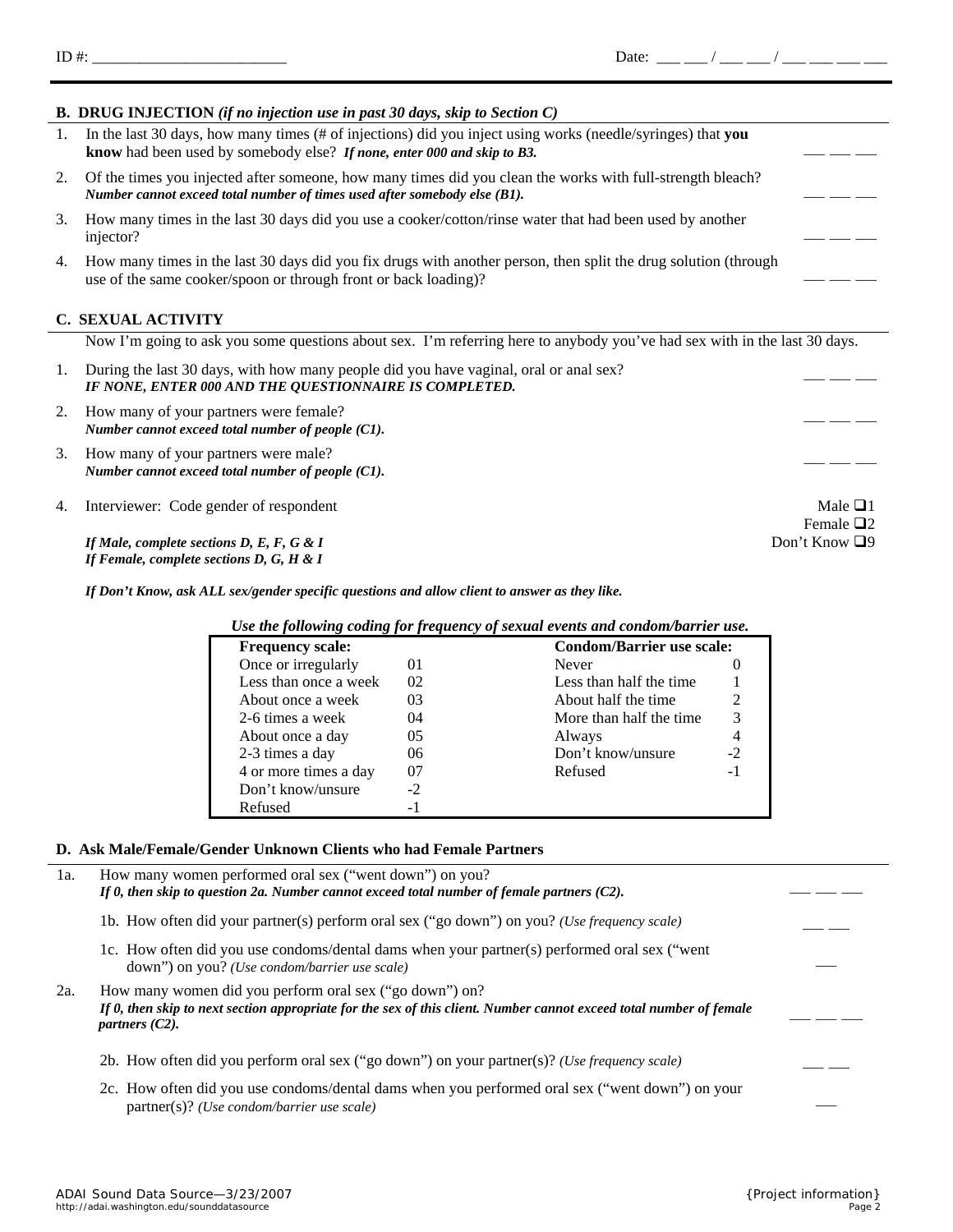| <b>Frequency scale:</b> |         |                          | <b>Condom/Barrier use scale:</b> |  |
|-------------------------|---------|--------------------------|----------------------------------|--|
| Once or irregularly     | $^{01}$ | Never                    |                                  |  |
| Less than once a week   | 02      | Less than half the time  |                                  |  |
| About once a week       | 03      | About half the time      |                                  |  |
| 2-6 times a week        | 04      | More than half the time. | 3                                |  |
| About once a day        | 05      | Always                   |                                  |  |
| 2-3 times a day         | 06      | Don't know/unsure        | $-2$                             |  |
| 4 or more times a day   | 07      | Refused                  | - 1                              |  |
| Don't know/unsure       | -2      |                          |                                  |  |
| Refused                 |         |                          |                                  |  |

#### **E. Ask Male/Gender Unknown Clients who had Female Partners**

| 1a. | How many women did you have vaginal sex with?<br>If 0, then skip to question 2a. Number cannot exceed total number of female partners $(C2)$ .                                                     |  |
|-----|----------------------------------------------------------------------------------------------------------------------------------------------------------------------------------------------------|--|
|     | 1b. How often did you have vaginal sex? (Use frequency scale)                                                                                                                                      |  |
|     | 1c. How often did you use a condom? (Use condom/barrier use scale)                                                                                                                                 |  |
| 2a. | How many women did you have (insertive) anal sex with?<br>If 0, then skip to next section appropriate for the sex of this client. Number cannot exceed total number of female<br>partners $(C2)$ . |  |
|     | 2b. How often did you have (insertive) anal sex? (Use frequency scale)                                                                                                                             |  |
|     | 2c. How often did you use a condom? (Use condom/barrier use scale)                                                                                                                                 |  |
|     | F. Ask Male/Gender Unknown Clients who had Male Partners                                                                                                                                           |  |
| 1a. | How many men did you have (insertive) anal sex with?<br>If 0, then skip to question 2a. Number cannot exceed total number of male partners $(C3)$ .                                                |  |
|     | 1b. How often did you have (insertive) anal sex? (Use frequency scale)                                                                                                                             |  |
|     | 1c. How often did you use a condom? (Use condom/barrier use scale)                                                                                                                                 |  |
|     | G. Ask Male/Female/Gender Unknown Clients who had Male Partners                                                                                                                                    |  |
| 1a. | How many men performed oral sex ("went down") on you?<br>If 0, then skip to question 2a. Number cannot exceed total number of male partners $(C3)$ .                                               |  |
|     | 1b. How often did your partner(s) perform oral sex ("go down") on you? (Use frequency scale)                                                                                                       |  |
|     | 1c. How often did you use condoms/dental dams when your partner(s) performed oral sex ("went down") on<br>you? (Use condom/barrier use scale)                                                      |  |
| 2a. | How many men did you perform oral sex ("go down") on?<br>If 0, then skip to next section appropriate for the sex of this client. Number cannot exceed total number of male<br>partners $(C3)$ .    |  |
|     | 2b. How often did you perform oral sex ("go down") on your partner(s)? (Use frequency scale)                                                                                                       |  |
|     | 2c. How often did you use condoms/dental dams when you performed oral sex ("went down") on your<br>partner(s)? (Use condom/barrier use scale)                                                      |  |
|     | H. Ask Female/Gender Unknown Clients who had Male Partners                                                                                                                                         |  |
| 1a. | How many men did you have vaginal sex with?<br>If 0, then skip to next section appropriate for the sex of this client. Number cannot exceed total number of male<br>partners $(C3)$ .              |  |
|     | 1b. How often did you have vaginal sex? (Use frequency scale)                                                                                                                                      |  |
|     | 1c. How often did you use a condom? (Use condom/barrier use scale)                                                                                                                                 |  |